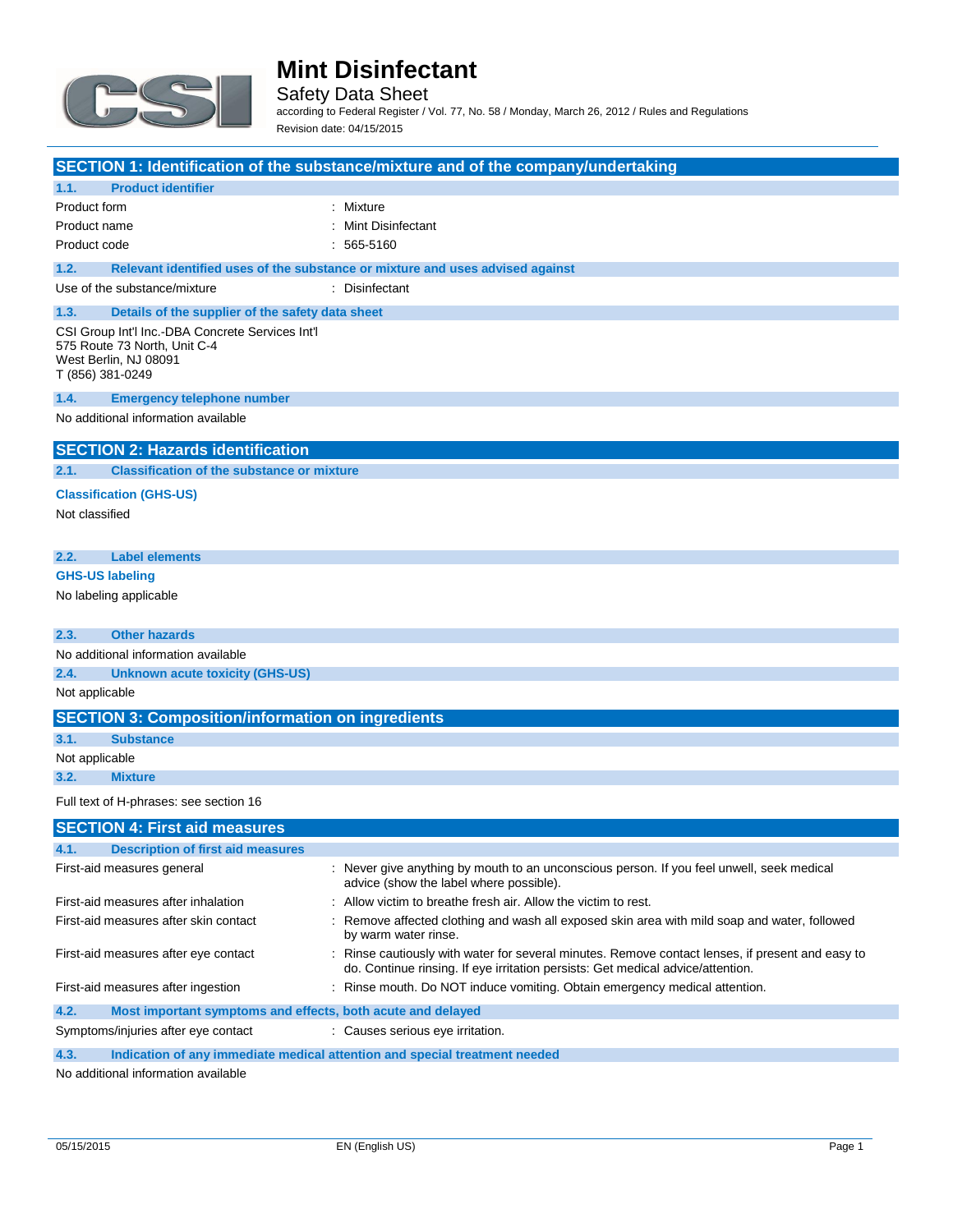## Safety Data Sheet

according to Federal Register / Vol. 77, No. 58 / Monday, March 26, 2012 / Rules and Regulations

|        | <b>SECTION 5: Firefighting measures</b>                             |                                                                                                                                                                                                            |
|--------|---------------------------------------------------------------------|------------------------------------------------------------------------------------------------------------------------------------------------------------------------------------------------------------|
| 5.1.   | <b>Extinguishing media</b>                                          |                                                                                                                                                                                                            |
|        | Suitable extinguishing media                                        | : Foam. Dry powder. Carbon dioxide. Water spray. Sand.                                                                                                                                                     |
|        | Unsuitable extinguishing media                                      | : Do not use a heavy water stream.                                                                                                                                                                         |
| 5.2.   | Special hazards arising from the substance or mixture               |                                                                                                                                                                                                            |
|        | No additional information available                                 |                                                                                                                                                                                                            |
| 5.3.   | <b>Advice for firefighters</b>                                      |                                                                                                                                                                                                            |
|        | Firefighting instructions                                           | : Use water spray or fog for cooling exposed containers. Exercise caution when fighting any<br>chemical fire. Prevent fire-fighting water from entering environment.                                       |
|        | Protection during firefighting                                      | Do not enter fire area without proper protective equipment, including respiratory protection.                                                                                                              |
|        | <b>SECTION 6: Accidental release measures</b>                       |                                                                                                                                                                                                            |
| 6.1.   | Personal precautions, protective equipment and emergency procedures |                                                                                                                                                                                                            |
| 6.1.1. | For non-emergency personnel                                         |                                                                                                                                                                                                            |
|        | <b>Emergency procedures</b>                                         | : Evacuate unnecessary personnel.                                                                                                                                                                          |
| 6.1.2. | For emergency responders                                            |                                                                                                                                                                                                            |
|        | Protective equipment                                                | : Equip cleanup crew with proper protection.                                                                                                                                                               |
|        | <b>Emergency procedures</b>                                         | : Ventilate area.                                                                                                                                                                                          |
| 6.2.   | <b>Environmental precautions</b>                                    |                                                                                                                                                                                                            |
|        |                                                                     | Prevent entry to sewers and public waters. Notify authorities if liquid enters sewers or public waters.                                                                                                    |
| 6.3.   | Methods and material for containment and cleaning up                |                                                                                                                                                                                                            |
|        | Methods for cleaning up                                             | : Soak up spills with inert solids, such as clay or diatomaceous earth as soon as possible. Collect<br>spillage. Store away from other materials.                                                          |
| 6.4.   | <b>Reference to other sections</b>                                  |                                                                                                                                                                                                            |
|        | See Heading 8. Exposure controls and personal protection.           |                                                                                                                                                                                                            |
|        | <b>SECTION 7: Handling and storage</b>                              |                                                                                                                                                                                                            |
| 7.1.   | <b>Precautions for safe handling</b>                                |                                                                                                                                                                                                            |
|        | Precautions for safe handling                                       | Wash hands and other exposed areas with mild soap and water before eating, drinking or<br>smoking and when leaving work. Provide good ventilation in process area to prevent formation<br>of vapor.        |
|        | Hygiene measures                                                    | : Wash hands and forearms thoroughly after handling.                                                                                                                                                       |
| 7.2.   | Conditions for safe storage, including any incompatibilities        |                                                                                                                                                                                                            |
|        | Storage conditions                                                  | Keep only in the original container in a cool, well ventilated place away from heat, hot surfaces,<br>sparks, open flame and other ignition sources. No smoking. Keep container closed when not in<br>use. |
|        | Incompatible products                                               | Strong bases. Strong acids.                                                                                                                                                                                |
|        | Incompatible materials                                              | Sources of ignition. Direct sunlight.                                                                                                                                                                      |
| 7.3.   | Specific end use(s)                                                 |                                                                                                                                                                                                            |

| <b>SECTION 8: Exposure controls/personal protection</b> |                           |                |
|---------------------------------------------------------|---------------------------|----------------|
| 8.1.                                                    | <b>Control parameters</b> |                |
|                                                         | <b>Mint Disinfectant</b>  |                |
| <b>ACGIH</b>                                            |                           | Not applicable |
| <b>OSHA</b>                                             |                           | Not applicable |

| 8.2.                          | <b>Exposure controls</b> |                                                                            |     |
|-------------------------------|--------------------------|----------------------------------------------------------------------------|-----|
| Personal protective equipment |                          | : Avoid all unnecessary exposure.                                          |     |
|                               |                          |                                                                            |     |
| Hand protection               |                          | : Wear protective gloves/eye protection/face protection protective gloves. |     |
| Eye protection                |                          | : Chemical goggles or safety glasses.                                      |     |
|                               | Respiratory protection   | : Wear appropriate mask.                                                   |     |
|                               |                          |                                                                            |     |
| 05/15/2015                    |                          | EN (English US)                                                            | 2/5 |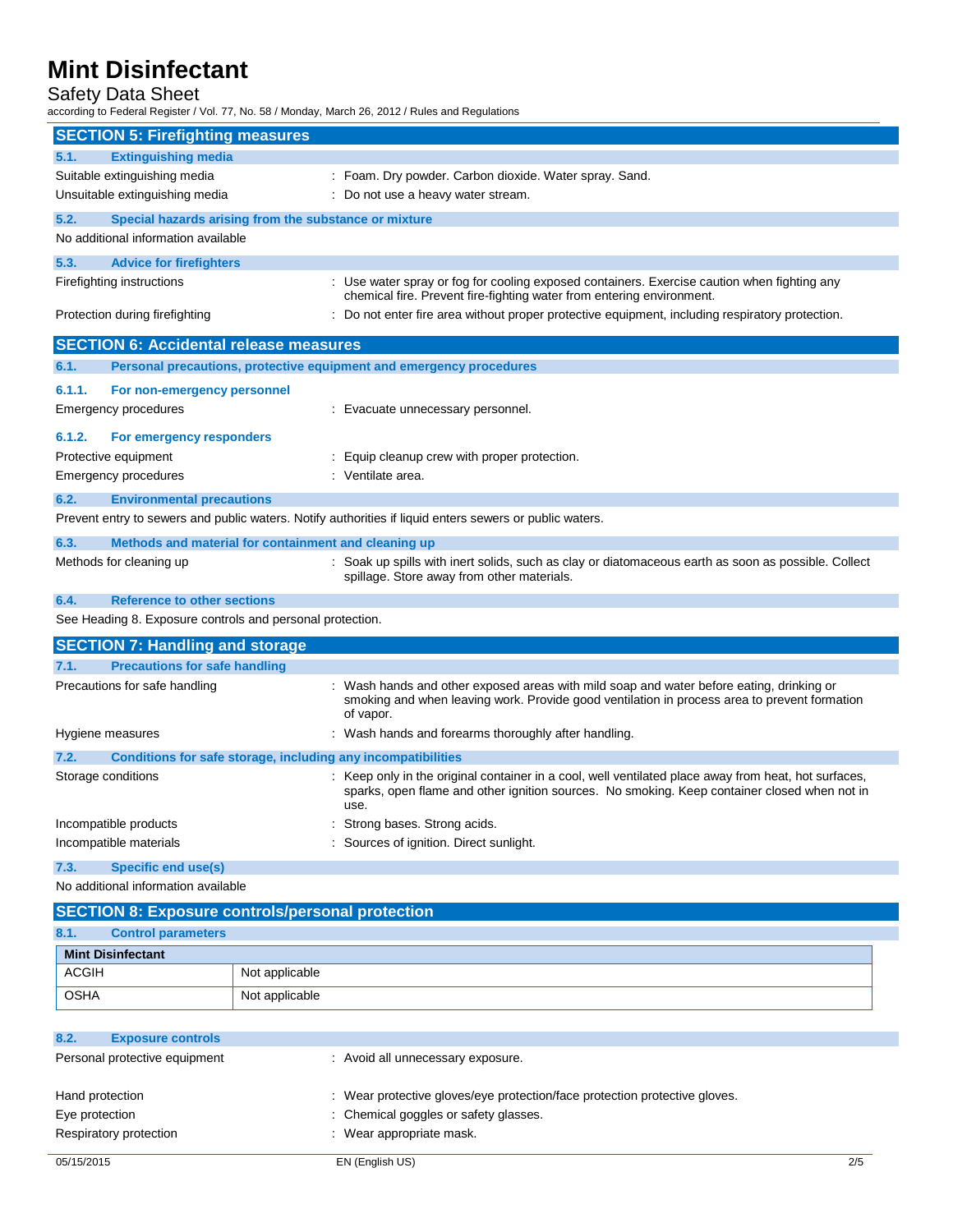## Safety Data Sheet

according to Federal Register / Vol. 77, No. 58 / Monday, March 26, 2012 / Rules and Regulations

Other information **Other information** : Do not eat, drink or smoke during use. **SECTION 9: Physical and chemical properties 9.1. Information on basic physical and chemical properties** Physical state in the state of the state of the state in the state of the state of the state in the state of the state of the state of the state of the state of the state of the state of the state of the state of the state Color : Green : Green : Green : Green : Green : Green : Green : Green : Green : Green : Green : Green : Green : Green : Green : Green : Green : Green : Green : Green : Green : Green : Green : Green : Green : Green : Green Odor : mint Odor threshold **in the state of the state of the state of the state of the state of the state of the state of the state of the state of the state of the state of the state of the state of the state of the state of the stat** pH : 10 Melting point **in the case of the case of the case of the case of the case of the case of the case of the case of the case of the case of the case of the case of the case of the case of the case of the case of the case of** Freezing point **in the case of the Contract Contract Contract Contract Contract Contract Contract Contract Contract Contract Contract Contract Contract Contract Contract Contract Contract Contract Contract Contract Contrac** Boiling point : 212 - 220 °F Flash point : ≥ 200 °F Relative evaporation rate (butyl acetate=1) : No data available Flammability (solid, gas) **in the set of the set of the set of the set of the set of the set of the set of the set of the set of the set of the set of the set of the set of the set of the set of the set of the set of the s** Explosion limits **Explosion** limits **Explosion** limits **Explosion** in the set of  $\mathbb{R}$  and  $\mathbb{R}$  and  $\mathbb{R}$  are set of  $\mathbb{R}$  and  $\mathbb{R}$  are set of  $\mathbb{R}$  and  $\mathbb{R}$  are set of  $\mathbb{R}$  and  $\mathbb{R}$  are set Explosive properties **in the set of the set of the set of the set of the set of the set of the set of the set of the set of the set of the set of the set of the set of the set of the set of the set of the set of the set of** Oxidizing properties **in the contract of the Contract August** 2012 : No data available Vapor pressure in the set of the set of the set of the Vapor pressure in the Vapor pressure Relative density in the set of the set of the set of the set of the set of the set of the set of the set of the set of the set of the set of the set of the set of the set of the set of the set of the set of the set of the Relative vapor density at 20 °C : Same as water Solubility : Soluble in water. Water: Solubility in water of component(s) of the mixture : • : 22 g/100ml • : • : 103 g/100ml • : 42 g/100ml • : 66 g/100ml Log Pow : No data available Log Kow **: No data available** Auto-ignition temperature **interest and the Contract Contract Auto-** : No data available Decomposition temperature : No data available Viscosity : No data available Viscosity, kinematic **intervalse in the Contract of Contract Available** : No data available Viscosity, dynamic **intervalse in the Contract of Contract Available** : No data available **9.2. Other information**

|                                                      | <b>SECTION 10: Stability and reactivity</b>      |                  |
|------------------------------------------------------|--------------------------------------------------|------------------|
| 10.1.                                                | <b>Reactivity</b>                                |                  |
|                                                      | No additional information available              |                  |
| 10.2.                                                | <b>Chemical stability</b>                        |                  |
|                                                      | Stable under normal conditions. Not established. |                  |
| 10.3.                                                | <b>Possibility of hazardous reactions</b>        |                  |
| Not established.                                     |                                                  |                  |
| 10.4.                                                | <b>Conditions to avoid</b>                       |                  |
| Direct sunlight. Extremely high or low temperatures. |                                                  |                  |
| 10.5.                                                | <b>Incompatible materials</b>                    |                  |
| Strong acids. Strong bases.                          |                                                  |                  |
| 10.6.                                                | <b>Hazardous decomposition products</b>          |                  |
| Fume, Carbon monoxide, Carbon dioxide,               |                                                  |                  |
| <b>SECTION 11: Toxicological information</b>         |                                                  |                  |
| 11.1.                                                | Information on toxicological effects             |                  |
| Acute toxicity                                       |                                                  | : Not classified |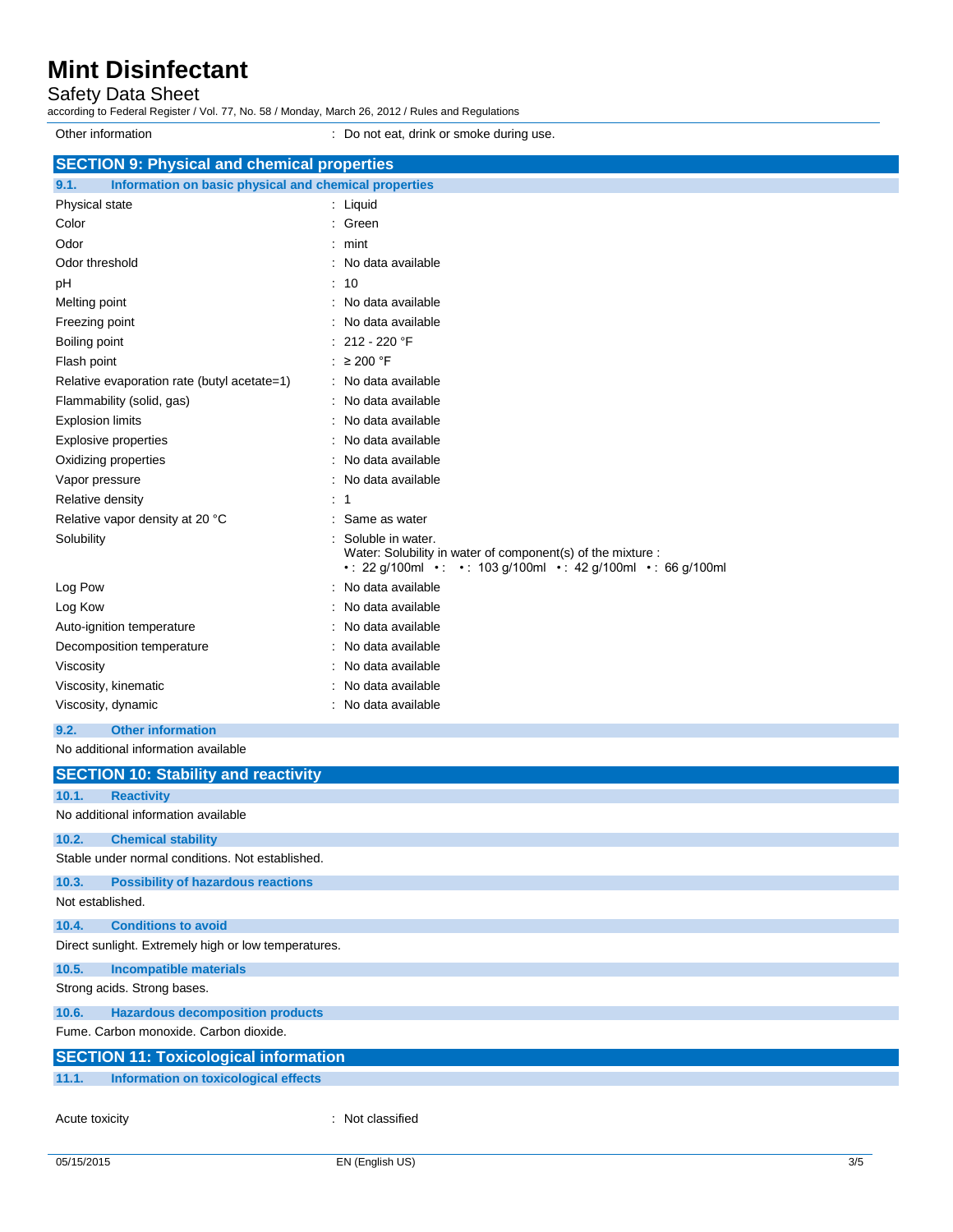## Safety Data Sheet

according to Federal Register / Vol. 77, No. 58 / Monday, March 26, 2012 / Rules and Regulations

| Skin corrosion/irritation                              | : Not classified                                                    |
|--------------------------------------------------------|---------------------------------------------------------------------|
|                                                        | pH: 10                                                              |
| Serious eye damage/irritation                          | : Not classified                                                    |
|                                                        | pH: 10                                                              |
| Respiratory or skin sensitization                      | : Not classified                                                    |
| Germ cell mutagenicity                                 | : Not classified                                                    |
| Carcinogenicity                                        | : Not classified                                                    |
| Reproductive toxicity                                  | : Not classified                                                    |
| Specific target organ toxicity (single exposure)       | : Not classified                                                    |
| Specific target organ toxicity (repeated<br>exposure)  | : Not classified                                                    |
| Aspiration hazard                                      | : Not classified                                                    |
| Potential Adverse human health effects and<br>symptoms | : Based on available data, the classification criteria are not met. |
| Symptoms/injuries after eye contact                    | : Causes serious eye irritation.                                    |

## **SECTION 12: Ecological information 12.1. Toxicity**

#### No additional information available

| 12.2.                               | <b>Persistence and degradability</b> |                                                      |
|-------------------------------------|--------------------------------------|------------------------------------------------------|
| <b>Mint Disinfectant</b>            |                                      |                                                      |
|                                     | Persistence and degradability        | Not established.                                     |
| 12.3.                               | <b>Bioaccumulative potential</b>     |                                                      |
| <b>Mint Disinfectant</b>            |                                      |                                                      |
|                                     | Bioaccumulative potential            | Not established.                                     |
| 12.4.                               | <b>Mobility in soil</b>              |                                                      |
| No additional information available |                                      |                                                      |
| 12.5.                               | <b>Other adverse effects</b>         |                                                      |
|                                     | Effect on the global warming         | : No known ecological damage caused by this product. |

| Other information                          | : Avoid release to the environment.                                       |
|--------------------------------------------|---------------------------------------------------------------------------|
| <b>SECTION 13: Disposal considerations</b> |                                                                           |
| 13.1.<br><b>Waste treatment methods</b>    |                                                                           |
| Waste disposal recommendations             | : Dispose in a safe manner in accordance with local/national regulations. |
| Ecology - waste materials                  | : Avoid release to the environment.                                       |

## **SECTION 14: Transport information**

| <b>Department of Transportation (DOT)</b> |                                         |
|-------------------------------------------|-----------------------------------------|
| In accordance with DOT                    |                                         |
| Not regulated for transport               |                                         |
| <b>Additional information</b>             |                                         |
| Other information                         | No supplementary information available. |
|                                           |                                         |

#### **ADR**

No additional information available

#### **Transport by sea**

No additional information available

#### **Air transport**